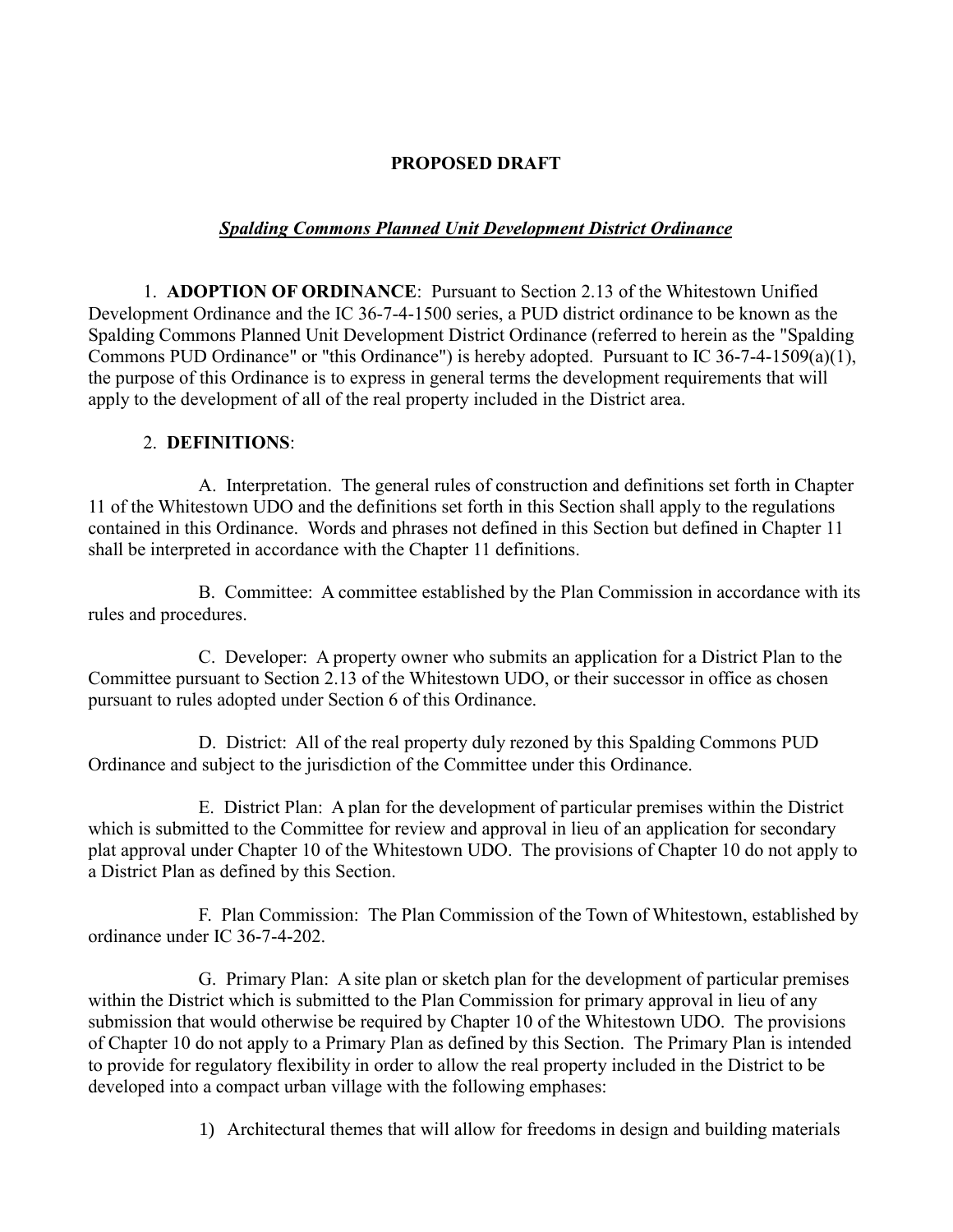while creating an integrated urban village.

- 2) Neighborhoods, activity areas, and open spaces around a well-designed transportation network where pedestrian activity is supported.
- 3) Shops with high pedestrian activity along the ground floors and office space or residential apartments on the upper floors.
- 4) Residential areas intermixed within close proximity of shops and places of work.
- 5) An emphasis on people and the neighborhoods where they live and play.
- 6) A design where open space, public and institutional uses and recreational uses are interwoven into the urban fabric of the overall village context.
- 7) Unified landscaping and traffic plans that will allow for cohesive flow through design and traffic patterns.
- 8) A mix of neighborhood businesses which may include light manufacturing uses.

H. PUD Administrator: The Director of Planning and Community Development, or another Town official or employee nominated by the Director for appointment to this position by the Plan Commission.

I. Whitestown UDO: The Unified Development Ordinance of the Town of Whitestown, Indiana and its jurisdictional area. References in this Ordinance to sections or chapters of Whitestown UDO are references to those provisions as they exist on the effective date of this Ordinance, and except as otherwise specifically provided, also include any amendments to those provisions which may hereafter be adopted by the Town pursuant to IC 36-7-4.

3. **ZONING MAP CHANGE**: The Official Zoning Map of the Town of Whitestown and its Jurisdictional Area is hereby changed to designate the real property described in Exhibit A, attached hereto, as the Spalding Commons PUD District. Development in this District shall be governed by the provisions of this Spalding Commons PUD Ordinance. Amendments to the provisions of this Ordinance must comply with the IC 36-7-4-1500 series.

4. **COMMITTEE COMPOSITION**: In addition to any requirements of the rules and procedures of the Town of Whitestown Plan Commission, at the discretion and option of any Developer**,** the Committee may also include two (2) representatives of the owners and Developers of the real property included in the District which shall be nominated by the Developers and appointed by the Commission ("Developer Representatives")**;** however, said Developer Representatives shall not exceed 40% of the entire composition of the Committee**.** The Committee shall review and approve any District Plan on behalf of the Plan Commission.

5. **DELEGATION OF PLAN REVIEW AUTHORITY**: Pursuant to IC 36-7-4-402(d), IC 36-7-4-701(e), and IC 36-7-4-1511, if a development review committee is established pursuant to Section 4 hereof, the Plan Commission may delegate authority to said development the Committee to review and approve each District Plan and to grant waivers or modifications to a District Plan under this Section 5: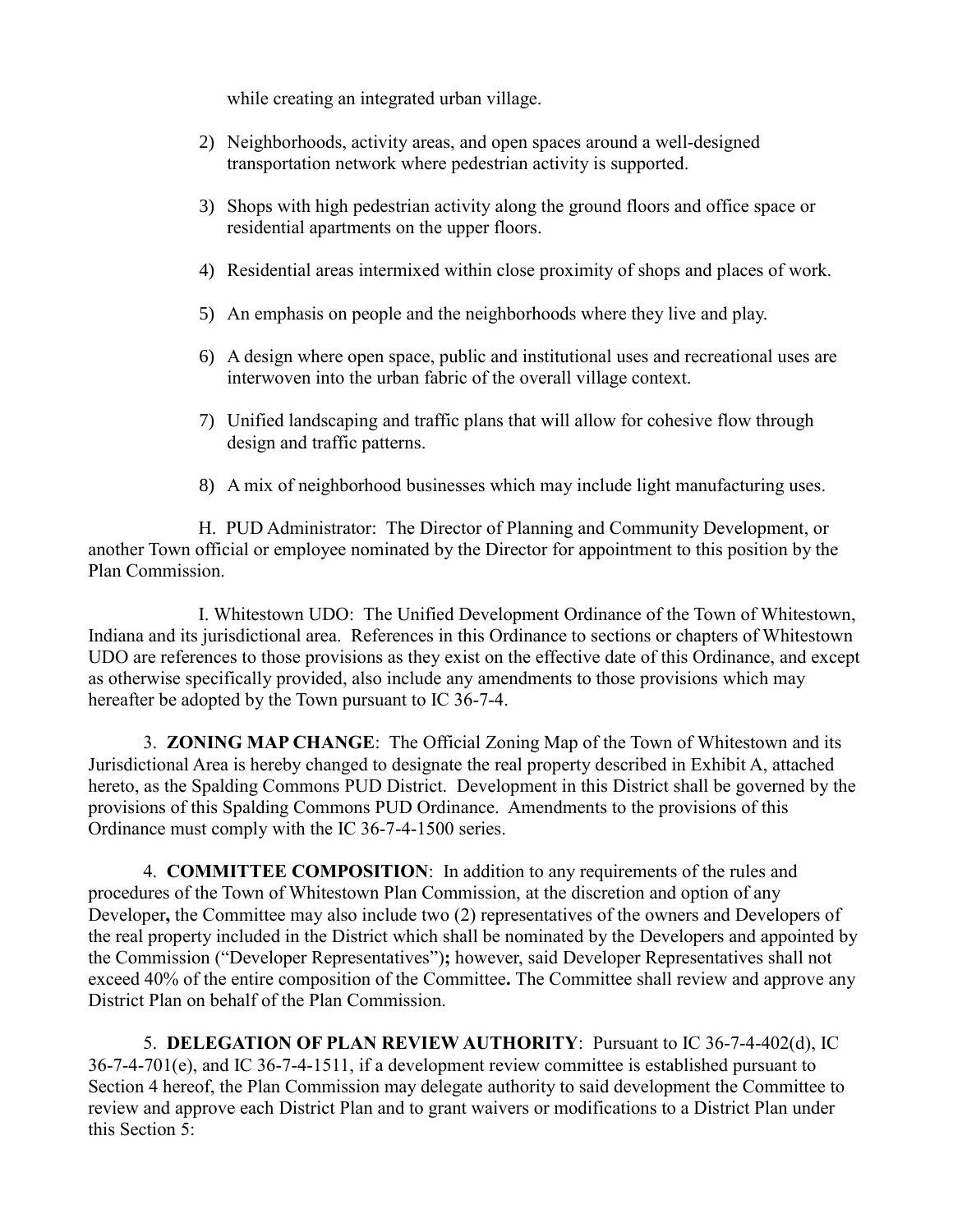A. All waiver and modification requests must be submitted in writing with appropriate documentation as determined by the PUD Administrator, in accordance with the rules of the Plan Commission.

B. Minor modifications are any changes that do not alter the concept or intent of the Primary Plan, change any land use, increase the density, reduce the open space, reduce the landscaping or buffering, change any lot line, change any structure location, alter or redesign any street, or change any protective covenants, horizontal property ownership or owners' association documents or maintenance agreements. The determination whether a request constitutes a minor modification shall be made by the PUD Administrator.

C. Pursuant to IC 36-7-4-1511(i), the PUD Administrator may submit minor modification requests to the Committee for approval without a public hearing. Minor modification requests, when determined by the PUD Administrator to be complete, shall be docketed for action by the Committee within thirty (30) days of the submission.

D. All other waiver and modification requests, when determined by the PUD Administrator to be complete, shall be docketed for a public hearing by the Committee within thirty (30) days of the submission.

E. The Committee may, after a public hearing, grant waivers of any dimensional or quantitative standards contained in this Ordinance, but not by greater than forty percent (40%), consistent with the eight (8) emphases of the Primary Plan contained in Section 2.G of this Ordinance.

6. **BYLAWS AND APPEALS**: The Plan Commission shall adopt rules to provide for the requirements of Committee membership, duties and powers, commitments, meetings, and voting procedures. Pursuant to IC 36-7-4-1511(e), any decision of the Committee may be appealed to the Plan Commission. An appeal must be filed in writing with the Plan Commission within five (5) days after the date of the Committee's decision. An appeal shall be docketed for action by the Plan Commission within ninety (90) days of its original submission.

7. **PERMITTED USES**: Any use or arrangement of land or structures within the District which was legally existing under Chapter 2 on the effective date of this Spalding Commons PUD Ordinance shall be permitted. In addition, a building or premises may be used for any of the following purposes, subject to approval by the Committee pursuant to this Ordinance:

A. Any use permitted by right by Chapter 2 of the Whitestown UDO in any zoning district, other than AP-Agricultural Preservation, AG-General Agriculture, RE-Rural Equestrian, and I-2 General Industry Districts, shall be permitted by right in the District subject to the terms of this Ordinance.

B. Research and testing laboratories, and any storage use accessory to such research and testing activities, shall be permitted by right provided that the use is fully enclosed within a building. The term "accessory" as used herein shall be construed consistently with the definition of "accessory use" in Chapter 11 of the Whitestown UDO.

C. I-1 Light Industry uses shall be permitted provided the use is specifically approved by the Committee. Whenever the Committee has approved a use under the Paragraph C, approval of that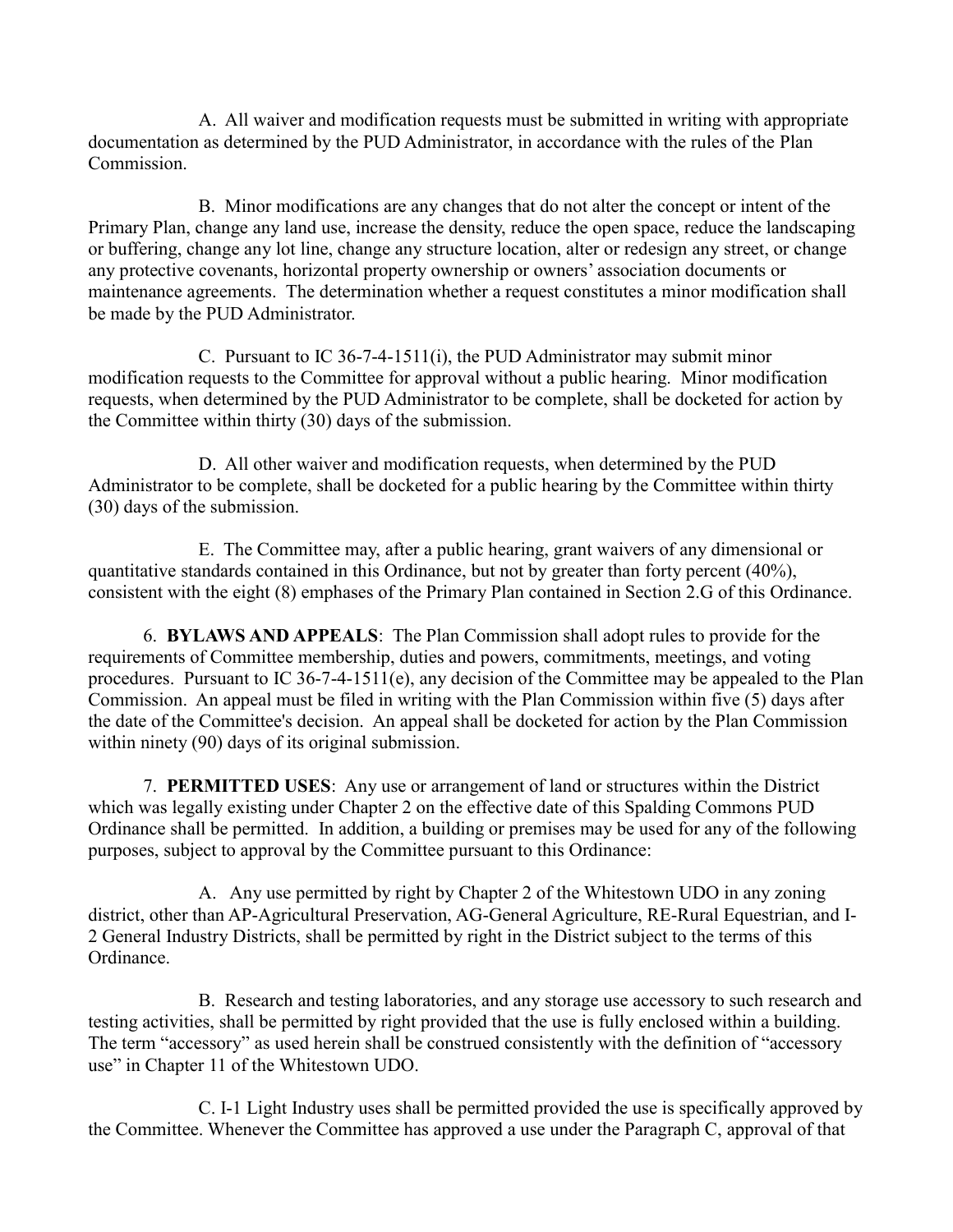use by the Board of Zoning Appeals under Section 9.3 of the Whitestown UDO is not also required.

D. With respect to uses not permitted by paragraph A, any use permitted by Special Exception by Chapter 2 of the Whitestown UDO in any zoning district, other than the AP-Agricultural Preservation, AG-General Agriculture, RE-Rural Equestrian, I-1 Light Industry except otherwise provided in Section C, and I-2 General Industry Districts, shall be permitted provided that the use is specifically approved by the Committee. Whenever the Committee has approved a use under this paragraph B, approval of that use by the Board of Zoning Appeals under Section 9.3 is not also required.

E. Mixed uses shall be permitted (if permitted by paragraph A, B, C, or D).

F. Assisted living and memory care facilities shall be permitted.

G. Skilled nursing facilities shall be permitted.

H. Parks and Recreation Facilities

I. Retail uses shall be permitted.

8. **DEVELOPMENT REQUIREMENTS**: Subject to any commitments duly imposed by the Plan Commission or the Committee pursuant to IC 36-7-4-1015, the standards contained in the Primary Plan and in this Spalding Commons PUD Ordinance shall be deemed to establish the minimum requirements for a District Plan within the District.

9. **SITE DEVELOPMENT**: The Committee shall require that each District Plan provide for the following:

A. Connection to public water and sewer**.**

B. The following to be screened from view by materials compatible with those used in the principal building: dumpsters, mechanical equipment, service entrances, loading areas, outdoor storage.

C. The construction materials and colors of walls and fences that are visible from any public thoroughfare or parking area with more than five (5) parking spaces to be uniform and compatible with the architectural style, color, and building materials of the principal building and its surroundings.

D. Vinyl coated chain link fences to be erected only where they are not visible from any public thoroughfare.

E. A minimum of fifteen percent (15%) of the subdivision premises or project area to be reserved as designed open spaces wherever a development of a particular premises or project area is proposed to be of residential uses. The Committee shall require that the designed open spaces for such a development be composed of land areas allowing for passive or active recreational use by residents of the neighborhood which are integrated into an overall site plan or neighborhood design. The amount of any acreage that comprises incidental or residual land remaining between buildings shall not be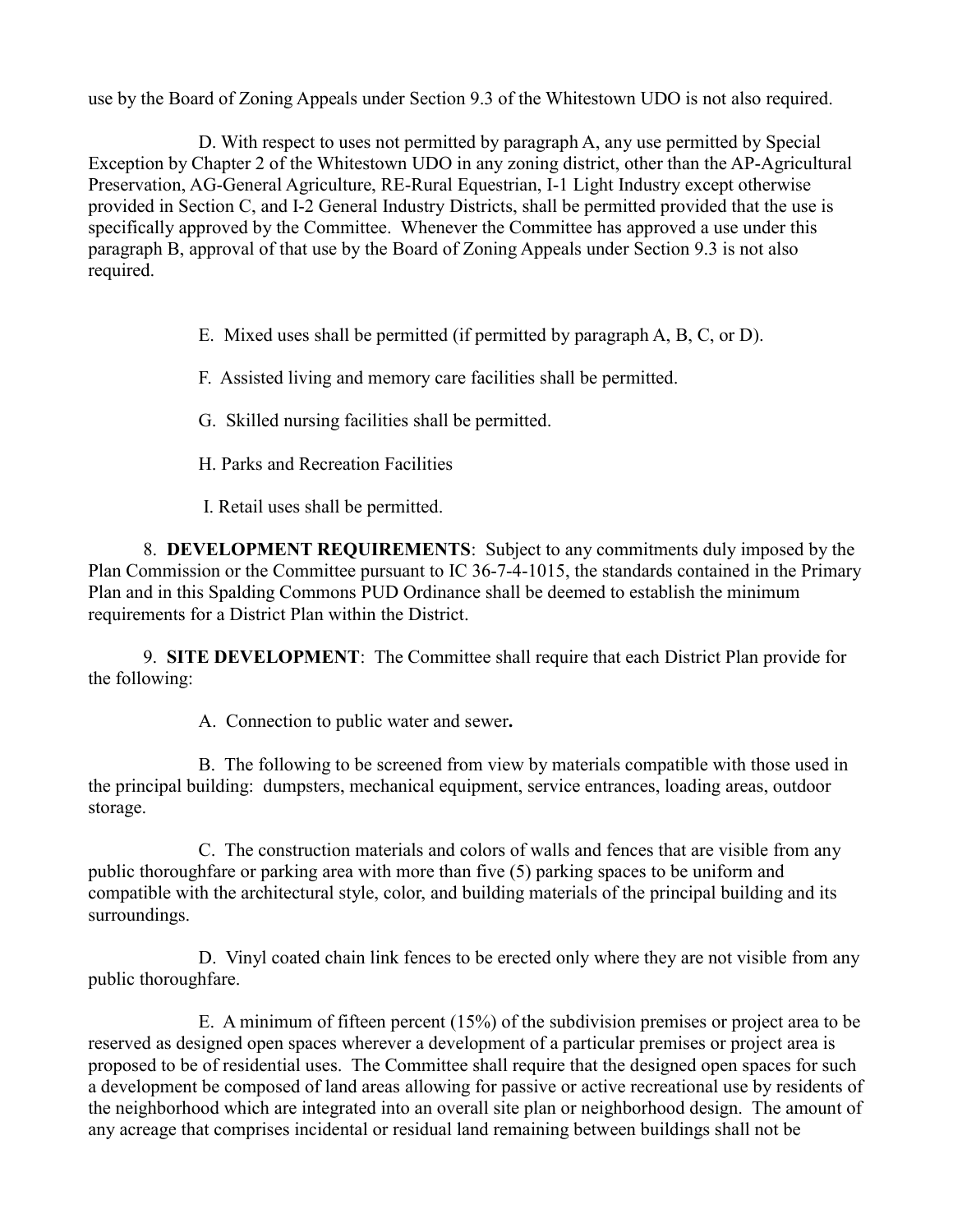counted toward the designed open space requirement. Uses other than residential shall meet the open space requirements of section 6.3 of the Whitestown UDO.

10. **ARCHITECTURAL DESIGN**: This Section 10 applies to single-family dwellings only to the extent determined by the Committee in its discretion. The Committee shall review all elevations of a single-family residential dwelling and require that each District Plan provide for the following:

A. The front facade to be architecturally emphasized, although all sides of the building should be consistent with the front facade.

B. The building to be architecturally oriented to a street or public thoroughfare, with the main entrance located on the street facade or facing the public thoroughfare. However, where there is a no-access easement or access is prohibited from a particular street or public thoroughfare, the building is not required to face that street or public thoroughfare.

C. Windows and doors to be vertical in orientation.

D. Black, opaque, or reflective glass materials to be used only in exceptional circumstances.

E. Only the following to be used as exterior building materials: brick, wood, stone, stucco, paintable composite or engineered siding boards or fiber cement siding (e.g., Hardiplank**),** or materials of equivalent function or appearance.

F. Heights of structures to be no more than 25% above the median height of surrounding buildings (including buildings located outside of the District) as determined by the Committee. However, in no event shall the Committee disallow single-family dwellings with heights that comply with Section 17.A of this Ordinance.

G. The mass of a building and scale of the building proportions to be roughly similar to surrounding buildings. However, where adjacent buildings have a similar roofline, flat rooflines may be permitted, with the use of cornices, parapets, or some other form of architectural emphasis along the roofline.

H. Contrasting colors to be limited. Color schemes should be kept simple, with no more than two (2) trim colors on a particular building unless deviation is specifically requested and approved by the Committee. In any event, the color scheme should tie all parts of a building together. Typically, the color that is used in a storefront area should be repeated in the upper story windows or cornice area.

- I. Designs to be signed by a registered architect or engineer.
- J. Anti-Monotony Standards pursuant to Chapter 7.
- K. Density incentives shall be available consistent with Section 7.4 of the Whitestown UDO.

11. **LANDSCAPING**: The landscape design for a project area must incorporate the entire site and consist of a palette of plants with year-round appeal which may include annuals, perennials, shrubs, and trees. Plant materials shall be chosen which are indigenous and moderately fast-growing. The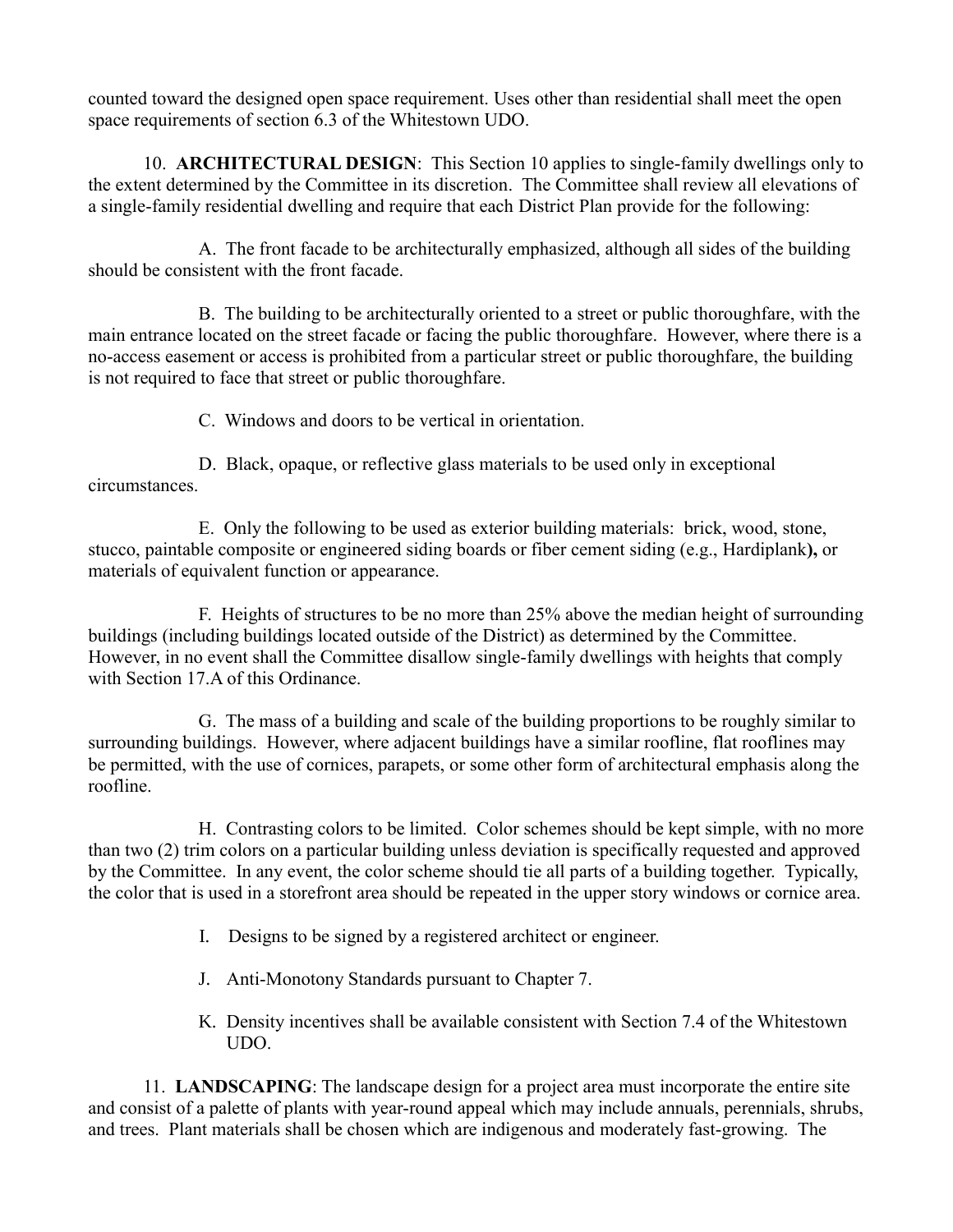Committee shall require that each District Plan include a landscape plan to comply with Table 1 within the Whitestown UDO and that provides for the following:

A. Parking areas and driveways to be landscaped with shrubs, trees, or tree groupings. However, no landscaping is required for a parking lot that will not be visible from a public thoroughfare.

B. A minimum of six percent (6%) of the total interior parking lot area to be landscaped with planted islands.

C. A minimum of one (1) tree and two (2) shrubs to be planted in interior islands for every two thousand five hundred (2,500) square feet of parking lot.

D. Each planted island to be a minimum of one hundred seventy (170) square feet in size with the smallest dimension of pervious surface to be a minimum of six (6) feet in order to allow for adequate root aeration and expansion.

E. Landscape screening to be of a height and density so as to provide the full desired effect within three (3) growing seasons. Where landscaping is to be used as screening, it must be opaque year-round.

F. Notwithstanding anything in this Section 11 to the contrary, the Committee may reduce or waive entirely any of the landscaping requirements set forth herein.

12. **LIGHTING**: The Committee shall require that each District Plan include a lighting plan that complies with Section 4.2 of the Whitestown UDO.

13. **OUTDOOR SALES**: The Committee may, in its discretion, permit outdoor sales in connection with any legal business use, subject to reasonable conditions as determined by the Committee.

14. **VEHICULAR AND PEDESTRIAN CIRCULATION**: Pursuant to Section 7.13 of the Whitestown UDO, the Committee shall require that each District Plan contain provisions for the safe and functional movement of vehicular and pedestrian traffic to and from the site. The Committee shall further require that all streets, curbs, gutters, and sidewalks be designed and constructed in accordance with the respective standards contained in Section 7.13 of the Whitestown UDO, including any private streets that may be authorized, and such improvements shall be designed and constructed so as to minimize vehicular-pedestrian conflicts along major and minor arterials. The Committee may consider any supplemental documents including the Comprehensive Plan, Transportation Plan, and the Bike & Pedestrian Plan. The parking space and loading space requirements for each use shall be determined by the Committee in its discretion, except that the Committee shall at a minimum require that all loading spaces be screened from all thoroughfares. The Committee may not permit loading spaces to occupy any part of a required yard setback.

15. **DRAINAGE AND WATER DETENTION**: Pursuant to Section 7.5 of the Whitestown UDO, the Committee shall require that a stormwater drainage plan be submitted and that all site grading and retention/detention facilities be designed to drain the site adequately without creating a negative impact on the drainage characteristics of any neighboring property. The Committee shall also require that storm retention/detention facilities be grouped together wherever possible, in order to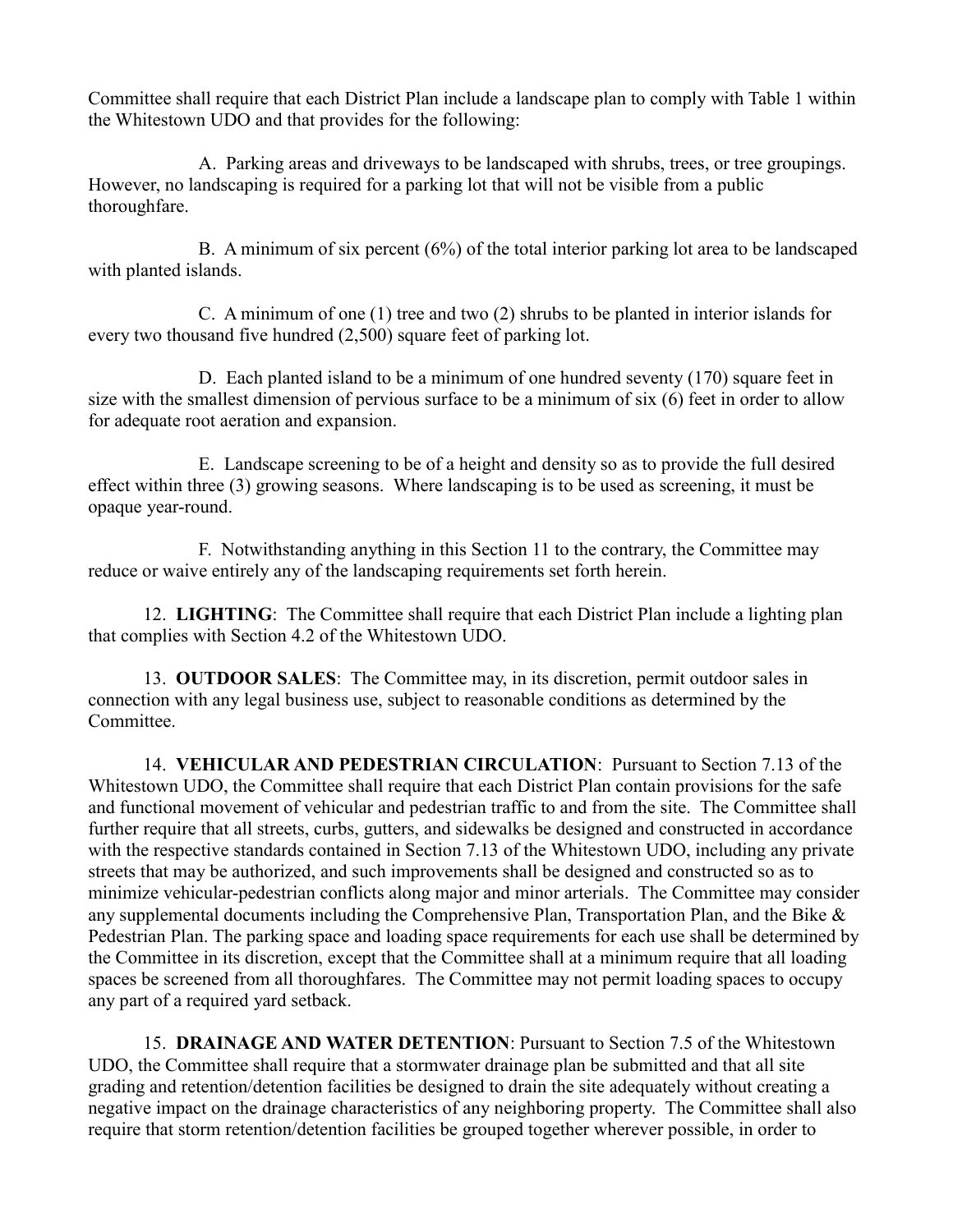provide water features that can become site amenities.

16. **SIGNAGE**: The Committee shall require that each District Plan include a signage plan that complies with Section 4.5 of the Whitestown UDO. No signage plan may allow for billboards or reader boards. No signage plan may allow for internally illuminated signs other than those using channeled lettering. The signage plan must include any interior signs that are designed to be viewed from the exterior of the building. The PUD Administrator shall administer the provisions of the signage plan.

17. **BUILDING HEIGHTS**: The maximum building heights within the District are as follows:

A. Single-family dwellings (detached): 35 feet.

B. Single-family (attached) or multi-family dwellings: 45 feet. However, the Committee may permit the height of enclosed unoccupied building elements to exceed the maximum height by no more than 50%, and the height of purely decorative unoccupied elements (such as flagpoles, spires, and steeples) that are located on top of unoccupied enclosed space to exceed the maximum height by no more than 100%.

C. Other buildings: 70 feet. However, the Committee may permit the height of enclosed unoccupied building elements to exceed the maximum height by no more than 50%, and the height of purely decorative unoccupied elements (such as flagpoles, spires, and steeples) that are located on top of unoccupied enclosed space to exceed the maximum height by no more than 100%. In addition, the Committee may permit a hotel use to have a maximum of six (6) stories and a total height (including unoccupied building elements) of up to one hundred (100) feet.

D. Mixed-Use buildings: 80 feet. However, the Committee has the authority to grant, and will look favorably upon, waiver requests of up to 40% of this standard (to permit a building height up to 40% higher. Enclosed unoccupied building elements may not exceed the maximum height by more than 40%, and the height of purely decorative unoccupied elements (such as flagpoles, spires, and steeples) to exceed the maximum height by no more than 40% of the building.

18. **SETBACKS**: The Committee shall require that each District Plan include provisions for adequately buffering any residential land uses from adjacent, incompatible land uses. For that purpose, the Committee may, in its discretion, require that buildings be set back from their respective property lines as follows:

A. Single-family dwellings (attached or detached): 15 feet, from the front property line. A garage or carport is permissible if it is located a minimum of fifteen (15) feet behind the front facade of the single-family dwelling. Side-yard setbacks to be a minimum of five (5) feet between primary structures. Side-setbacks may be reduced to zero with Committee approval. Outdoor parking may be permitted only in the rear yard of a lot. This Section 18.A does not apply to residential lots exceeding one-half (1/2) acre in size.

B. Multi-family dwellings: 20 feet, from the front property line. Attached garages, detached garages, or carports are permissible if they are located a minimum of twenty (20) feet behind the front facade of the multi-family dwelling. Side-yard setbacks to be between zero to five (0-5) feet between structures. Outdoor parking may be permitted only in the rear yard of a lot; however, on-street